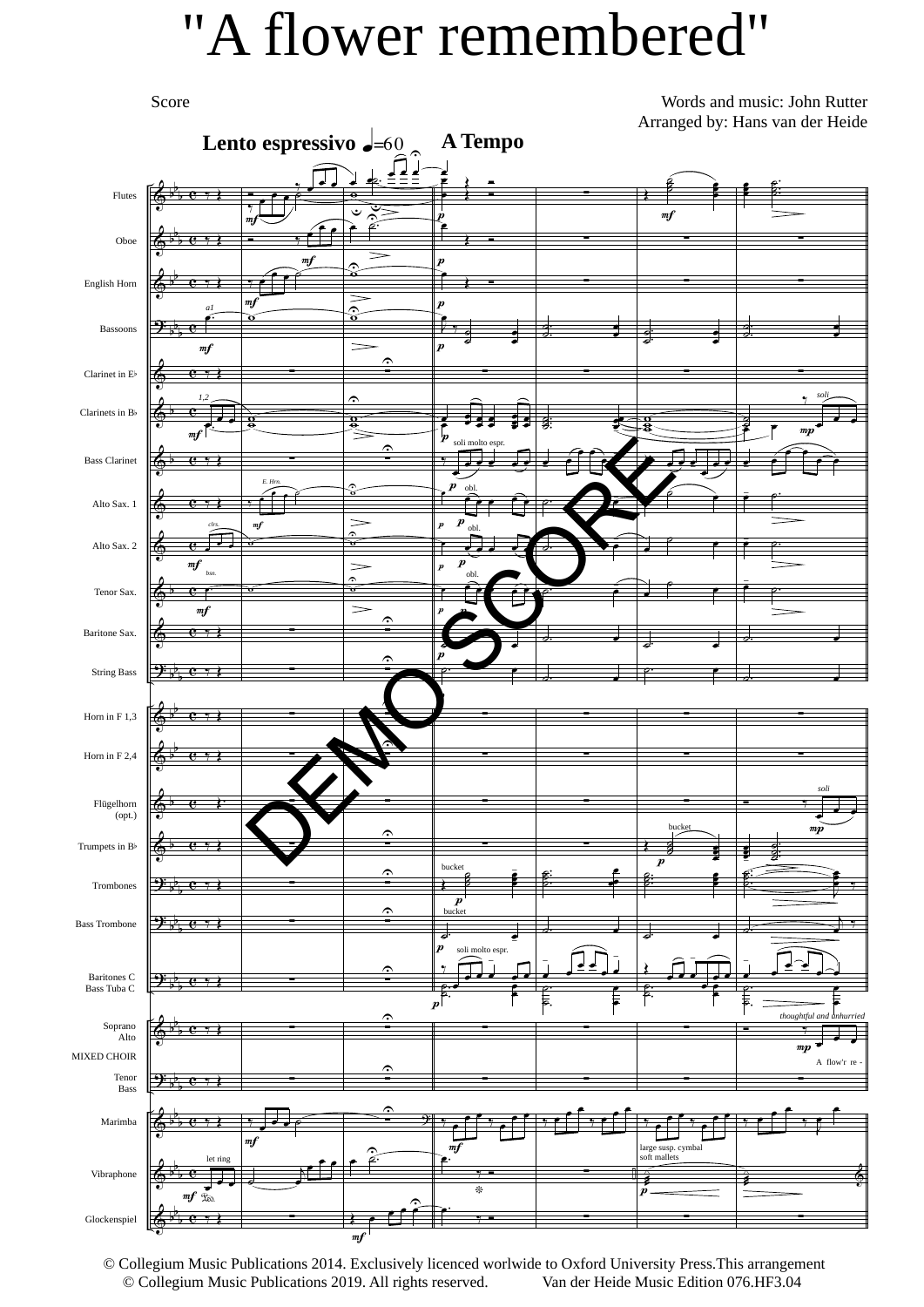-2-

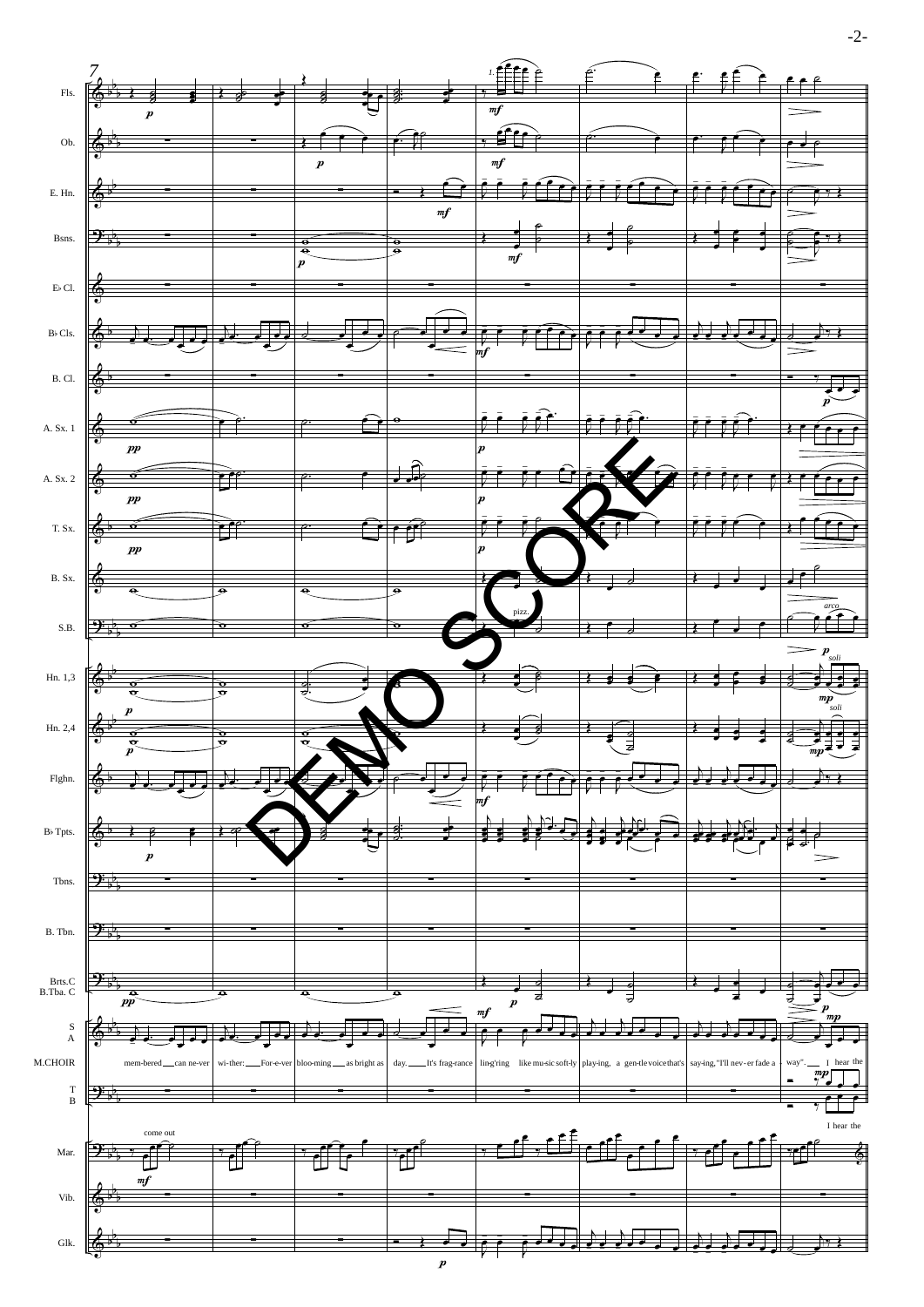